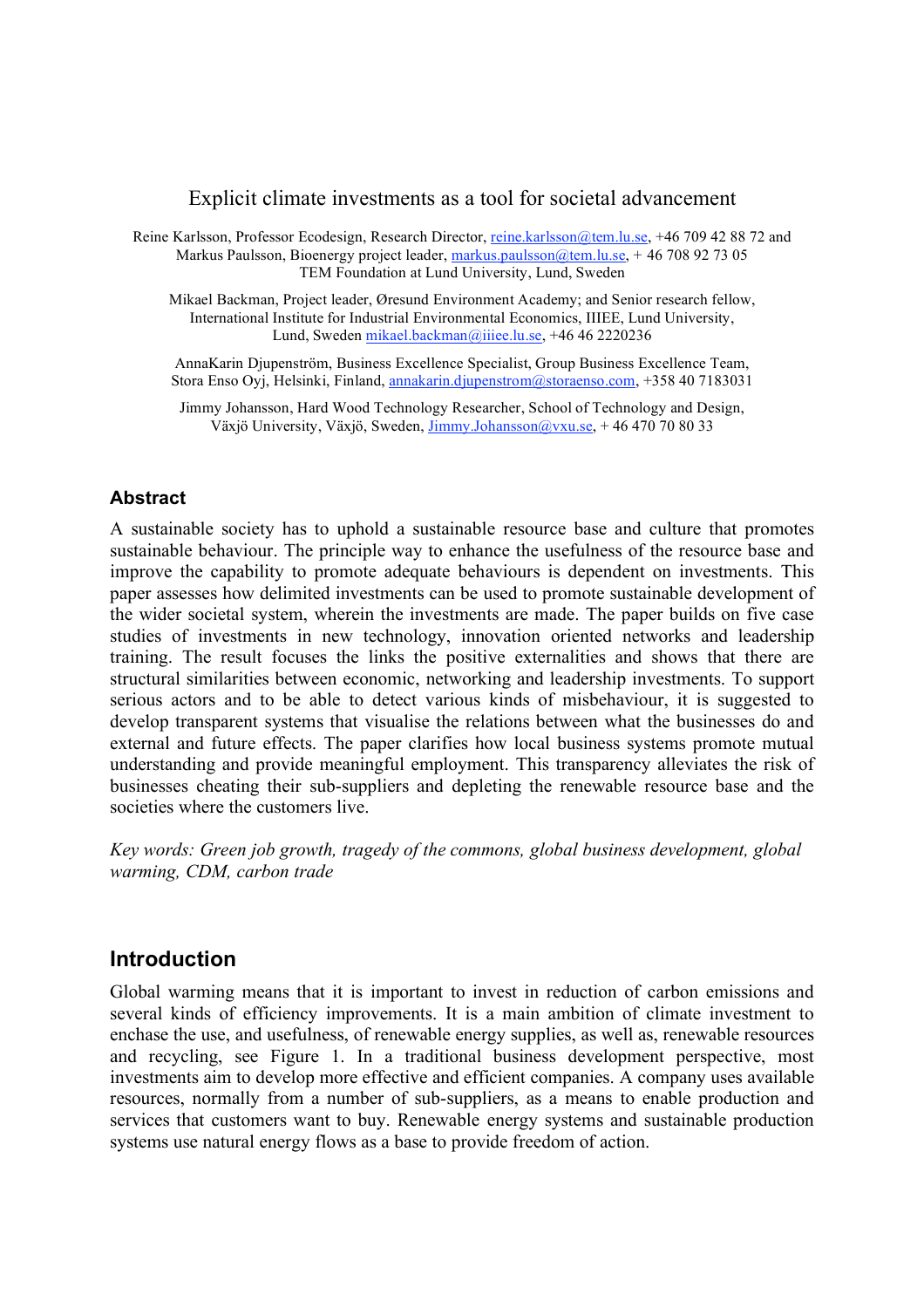

*Figure 1 Companies and production systems as interrelating links between services for consumers and their base of resources.*

At one level, the business activities in Figure 1 import resources in order to transform them into something that is useful for and appreciated by customers. Additionally, it is mainly the material that is transported from the resource base to the customers. The payments, and also an important part of the information, are transferred in the other direction. Within a free market, business system operations are fuelled by the willingness to pay among the customers. To be sustainable, the businesses must make use of information about the customer interests as a guide for production planning and business development.

One part of the climate-oriented investments is made as specific environmental ventures; an example that illustrates this is build up of renewable energy production. However, most investments are made to produce a wide variety of customer values, of which the main service is something other than the reduction of an environmental load. In these cases, the climate aspect is "only" of secondary interest for business actors. The primary business interest for most companies is to make and sell products and services that attract customers' interest for other reasons than the climate aspect. Four of the cases in this paper deal with environmental and societal aspects of investments in various kinds of "ordinary" products and "ordinary" business development processes.

## Sustainable development

In 1987, the Brundtland Commission articulated a now widely accepted definition of sustainable development (SD).

*Sustainable development aims to meet the needs of the present without compromising the ability of future generations to meet their own needs.* [1]

The same report also includes a more descriptive explanation:

*Sustainable development is a process of change in which the exploitation of resources, the direction of investments, the orientation of technical development and institutional change are all in harmony and enhance both current and future potential to meet human needs and aspirations.* [1]

It is fundamental for long-term development to realize the effects of present activities. In a free market perspective, a company's interrelation with other economic actors is considered to be relatively straightforward. In economics, the connection to the future is accounted for through investments and depreciation of capital, see Figure 2. In Environmental Economics theory, the main part of the environmental load is described as externalities, i.e. external impacts that are not included in standard accounting.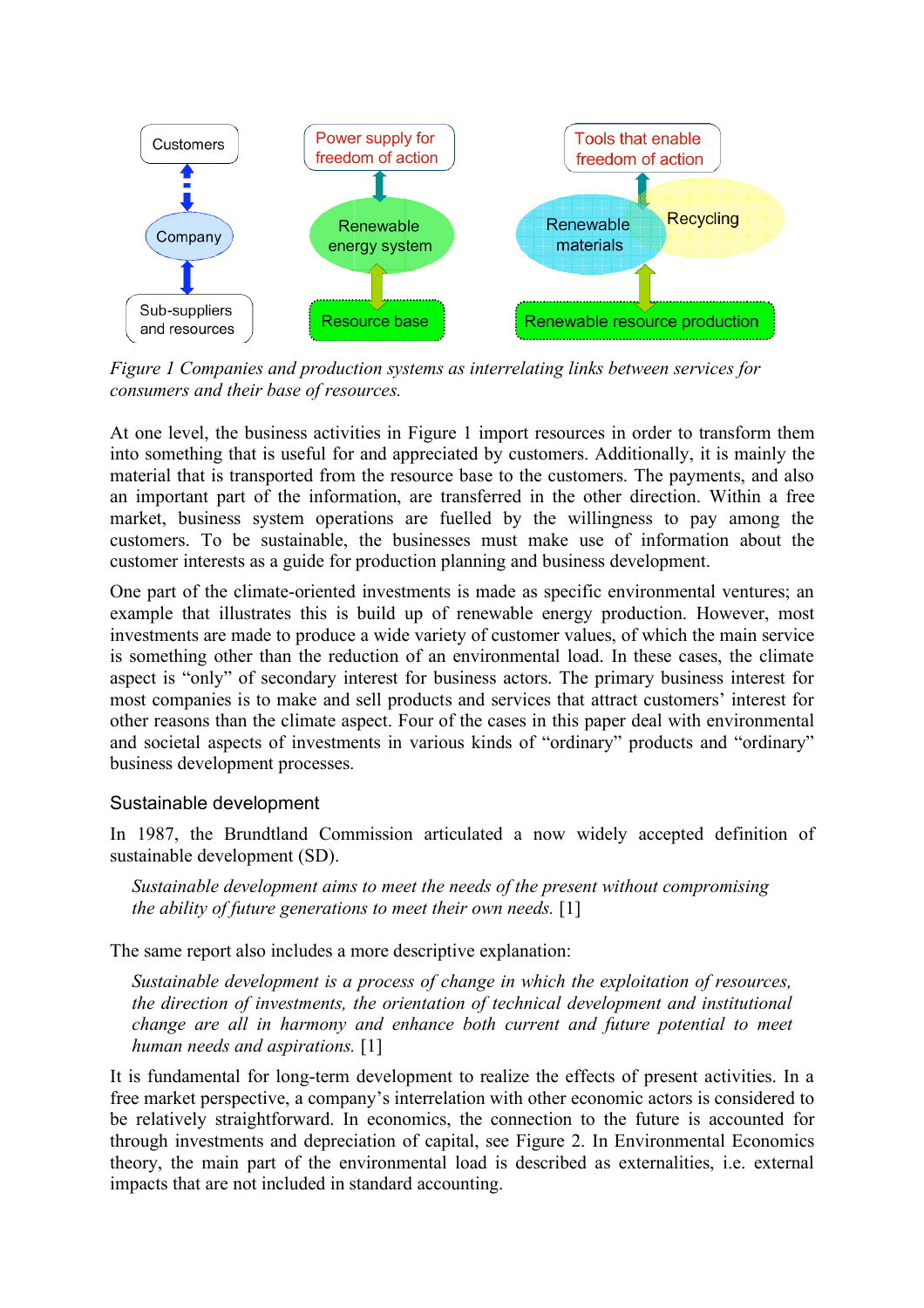# **Theoretical foundation**

## **Externalities**

Negative externalities depreciate the value of the surrounding systems and future conditions. The tendency to overuse resources, where one does not have ownership, is a fundamental issue in the utilisation of common resources, as described in the *Tragedy of the Commons* [2]. One explicit example of overuse is the overfishing of the seas. We are also overusing freshwater resources and clean air, when the total emissions become too high. Overuse of land area may result in deforestation and desertification.

Production that is based on non-renewable resources tends to expend its resource base. Furthermore, renewable production may also exhaust its resource base. For example, the use of wood and bio-fuels should be based on sustainable forestry. It is also important that the sub-suppliers can uphold their production capability and level of competence. The level of payment should enable sub-suppliers and the maintenance system for the resource base to work and learn in a sustainable way.

Furthermore, a successful company should enable their customers to become richer; otherwise they will not be able to afford to buy more advanced future products. In a macro perspective, both the suppliers and the customers are part of society. Consequently, it is a societal sustainable development interest that the suppliers and the customers can continue to develop themselves in a sustainable way.

## The basic principle for investments

Sweden's industrial history includes a number of investment processes that has lead to development of more advanced technology in concert with societal enhancement. The progress was driven by investment thinking that promoted a qualitative development of technical parts in concert with a systems development that made the resulting systems ever more useful for the customers and the society. One example is that, the ASEA development of electrical equipment was made in concert with investments in the electrification and industrialisation. Another example is that the LM Ericsson development of telephone system equipment was made in concert with investments in the telephone network. Both these development processes were important for the growth of the respective business systems as well as for the modernisation of the Swedish society. This paper uses renewal oriented systems thinking were the assessment of delimited investments includes their potential positive and negative effects in a wider systems perspective.

In economics, the connection to the future is accounted as investments and depreciation of capital, see Figure 2. For investments in green technology, such as renewable energy production, one growing aspect of their advantage can be accounted by means of traditional financial accounting. Environmental "accounting", e.g. LCA (Life-Cycle Assessment), focuses on the negative impact on future conditions. Resource depletion is assessed, but resource improvements are normally not specified explicitly. The general environmental view does not observe the Figure 2 cell that is marked "?". Consequently, many resource improvements tend to be unseen from sustainability point of view.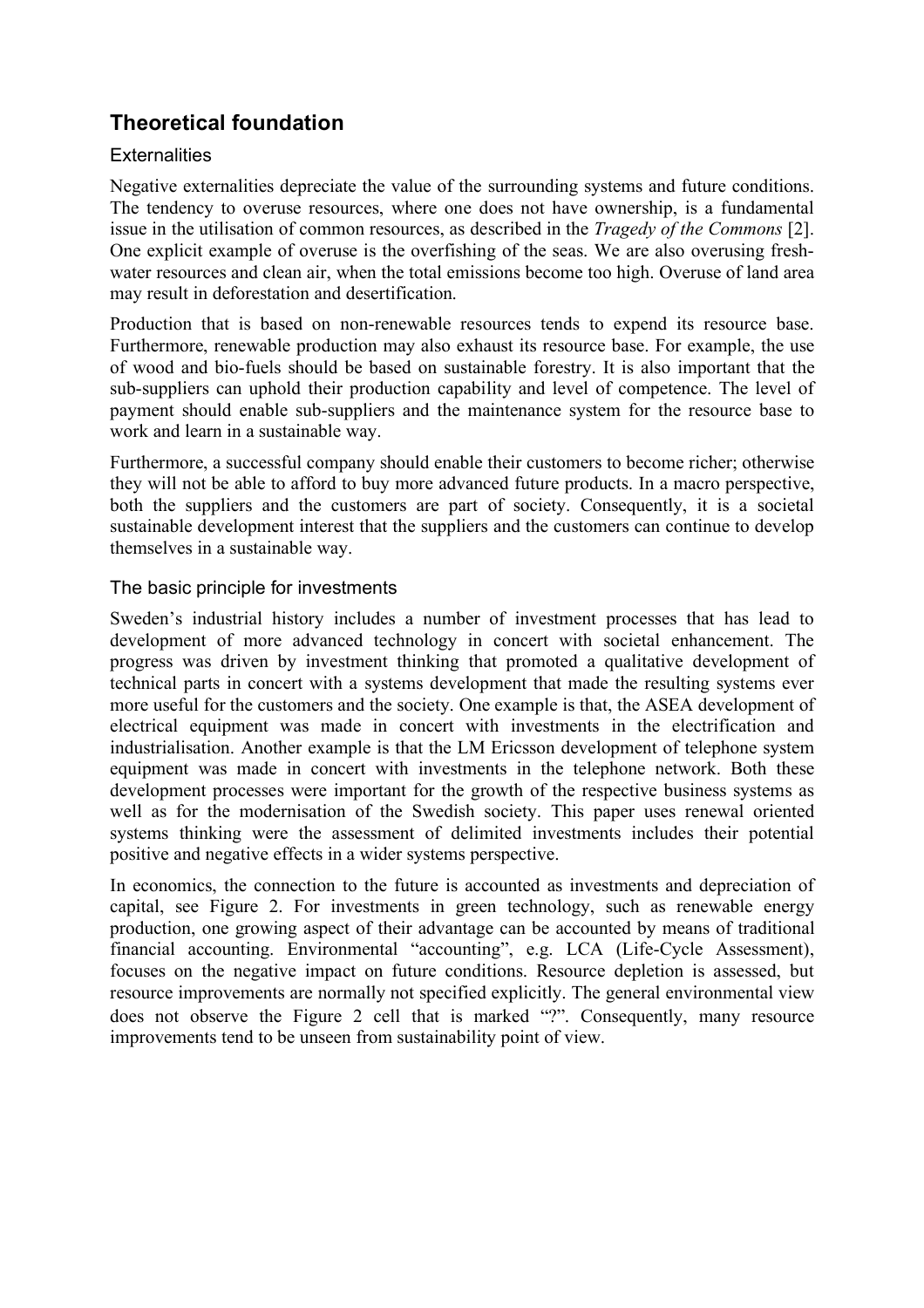| Coverage with<br>respect to<br>time | <b>Effect during</b><br>the time span | Change of situation<br>from before to after               |             |  |
|-------------------------------------|---------------------------------------|-----------------------------------------------------------|-------------|--|
| Accounting                          | under study                           | Deterioration                                             | Improvement |  |
| Economic                            | Utility, profit                       | Production capacity changes<br>Depreciation<br>Investment |             |  |
| Environmental                       | Emissions,<br>waste                   | Resource<br>depletion                                     |             |  |

*Figure 2 Application of an analogy to the economic investment perspective in the environmental dimension.* From [3]

In LCA, the output of a recyclable material is assessed as the avoided "load" in terms of alternative production activities that otherwise would have been needed. Formula 1 shows this principle illustrated by Figure 3, depicting closed-loop recycling [4]. The recovered resource value (R) can be higher than the resource value (N) of the "natural" resource which is used as virgin raw material. The enhancement of the value level, from N to R, can be conceptualised as an investment of present environmental load to reduce the future environmental load.



*Figure 3 Basic flow diagram of a closed loop material market with recycling.*

$$
R = N + P - U \tag{1}
$$

 $R =$  Sustainability resource value for recyclable material

 $N =$  Environmental resource value of raw material from nature

 $P =$  Environmental load from primary production

 $U =$  Environmental load from re-upgrading of recollected matter

The R-value is dependent on the future gain, not the historic "cost". In open loop recycling the sustainability value of the recovered material is dependent on the avoided load and resource consumption, in the receiving system; see Figure 4 and Formula 2 [4].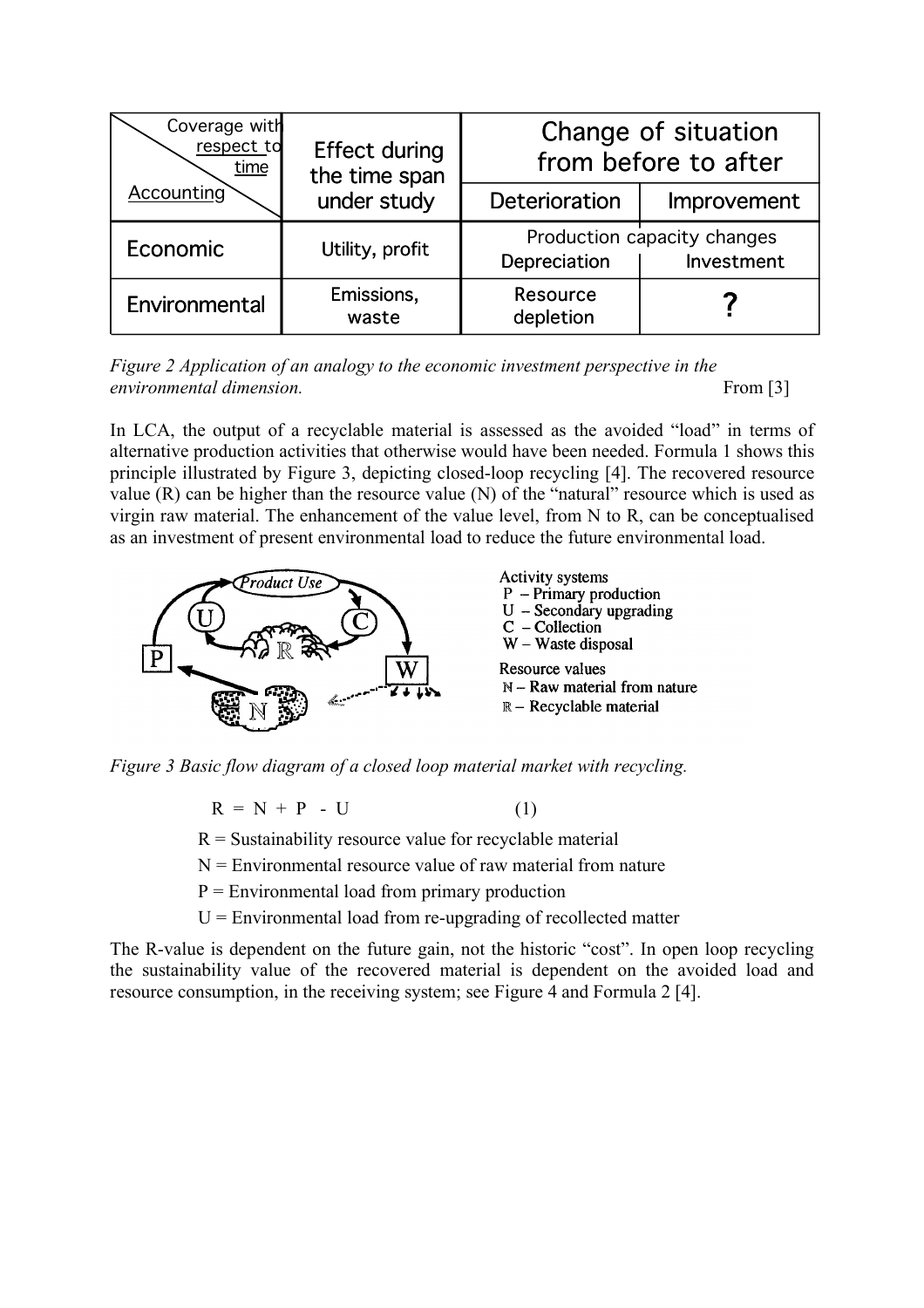

*Figure 4 Sustainability potential for product remains in open loop recycling and, specifically, the parameters in Formula (2).*

$$
R_{1,2} = N_2 + P_2 - U_2 \tag{2}
$$

- $R_{1,2}$  = Sustainability value for the material that is recovered from System 1. All losses and handling up to the storage must be included in the assessment of System 1.
- $N_2$  = Environmental value of the resource from nature which is used for the alternative production of an equivalent utility value, in System 2.
- $P_2$  = Environmental load from the primary production evaluated as an alternative to the assessed recycling of the evaluated matter.
- $U_2$  = Environmental load from the future re-upgrading (in System 2) of the recovered matter, starting from the storage at the end-point of the System 1 assessment.

 $R_{1,2}$  is dependent on the qualitative properties and the usefulness as a raw material in the receiving, recycling-based production, in comparison to a non recycling-based alternative in System 2. If there is an abundance of alternative natural resources  $N_2$ , which are readily useful, then  $R_{1,2}$  is low. If the alternative is to use rare resources and environmentally "costly" refinement, then  $R_{1,2}$  is high. The upgrading from the quality of  $N_1$  to a higher  $R_{1,2}$  quality can be conceptualised as a sustainability investment.

Looking deeper, the above formulas only depict a part of the picture. It is common that there is quality degradation from the primary material  $(Use<sub>1</sub>)$  material to the secondary material (Use<sub>2</sub>) [4]. It is also difficult to know if the residual material will be recycled to something truly useful. The ambition here is to illustrate the analogy that investment thinking is relevant also within the environmental dimension.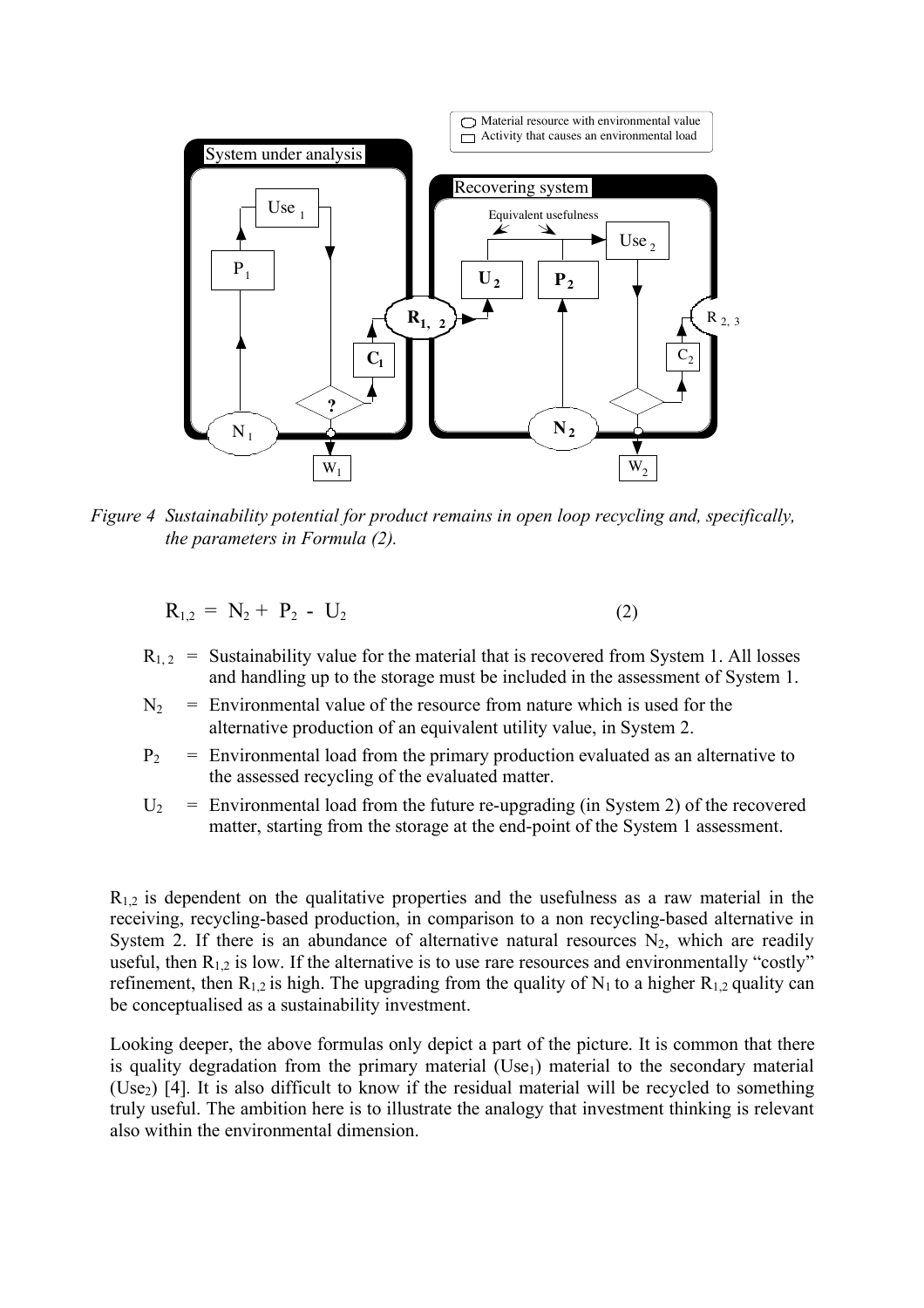There is a rich set of methods for economic assessment of investments. Analogous ways of thinking can also be applied in social and environmental dimensions:

- Money is invested to reduce future costs and to improve production.
- Reflection of social considerations can improve future social situations.
- Environmental load is often unavoidable in sustainability oriented investments.

The analogy and links between the three sustainability dimensions means that the investment thinking is relevant also for the social dimension. Furthermore, in Figure 4, difference in value between the delivering and receiving system perspectives is relevant also for social considerations. There is no certain proportion between the amount of investment and the resulting capital value.

## Models for innovation

Looking at history, the industrialisation has gone through a number of change waves, as described by Kondratieff [5]. Three of the earlier development peaks are associated with the introduction of steam power (mid  $19<sup>th</sup>$  century), electricity (early  $20<sup>th</sup>$  century) and mass production (1960s). The changeovers between the different development drivers have resulted in periods of financial recession. Ideas about the next peak of renewal mention the embrace of Information and Communication Technology (ICT) and the knowledge society.

The first wave of the marketing of industrial products focused on inventions and technology. In terms of today's terminology, the escalation of the mass production in the 1950s and 60s was driven by a technology push [5], focusing on R&D. In the 1970s, it became apparent that it is crucial to have a large enough market. The companies started to study the market and to use the information as a main guidance for the planning of R&D, i.e. market pull. In the 1980s more companies started to involve both R&D and marketing in more integrated business growth processes. The combination of push and pull were refined in interactive models, and in recent years it has become popular to focus on collaboration in networks [5].

Within the dynamic systems thinking approaches, Barabba [6] suggested that there is a need for a meeting of minds, between marketing and technical expertise. He suggested that marketing ought to be conceptualised as a state of mind that all parts of the company ought to be involved in. Furthermore, the technology experts, i.e. the persons with deep insights in the characteristics of resource base should be involved in the active contact with the customers. The assessments of market development potentials ought to be made in such a way that the company's most knowledgeable persons are truly involved in the business intelligence.

## **Research method**

The sustainable development subject area is multidisciplinary and in a sense most research areas are connected to some sort of sustainability aspect. There is no single theoretical basis for studies of how climate investments can be used as a tool for societal advancement. Consequently, it is difficult to use deductive and inductive research methods.

The authors are working with case studies and interviews, in a somewhat hermeneutic way. The ambition is to contribute to the development of a generic sustainable development theory. Such "theories" can hardly be scientifically verified in the positivistic natural science sense. This means that it may be more scientifically appropriate to use the denomination "hypothesis", instead of "theory". One might say that we are working with an abductive method [7] that produces hypotheses that can be used as "theory". Abductive reasoning starts from a set of accepted facts and infers their most likely explanation in a process whereby a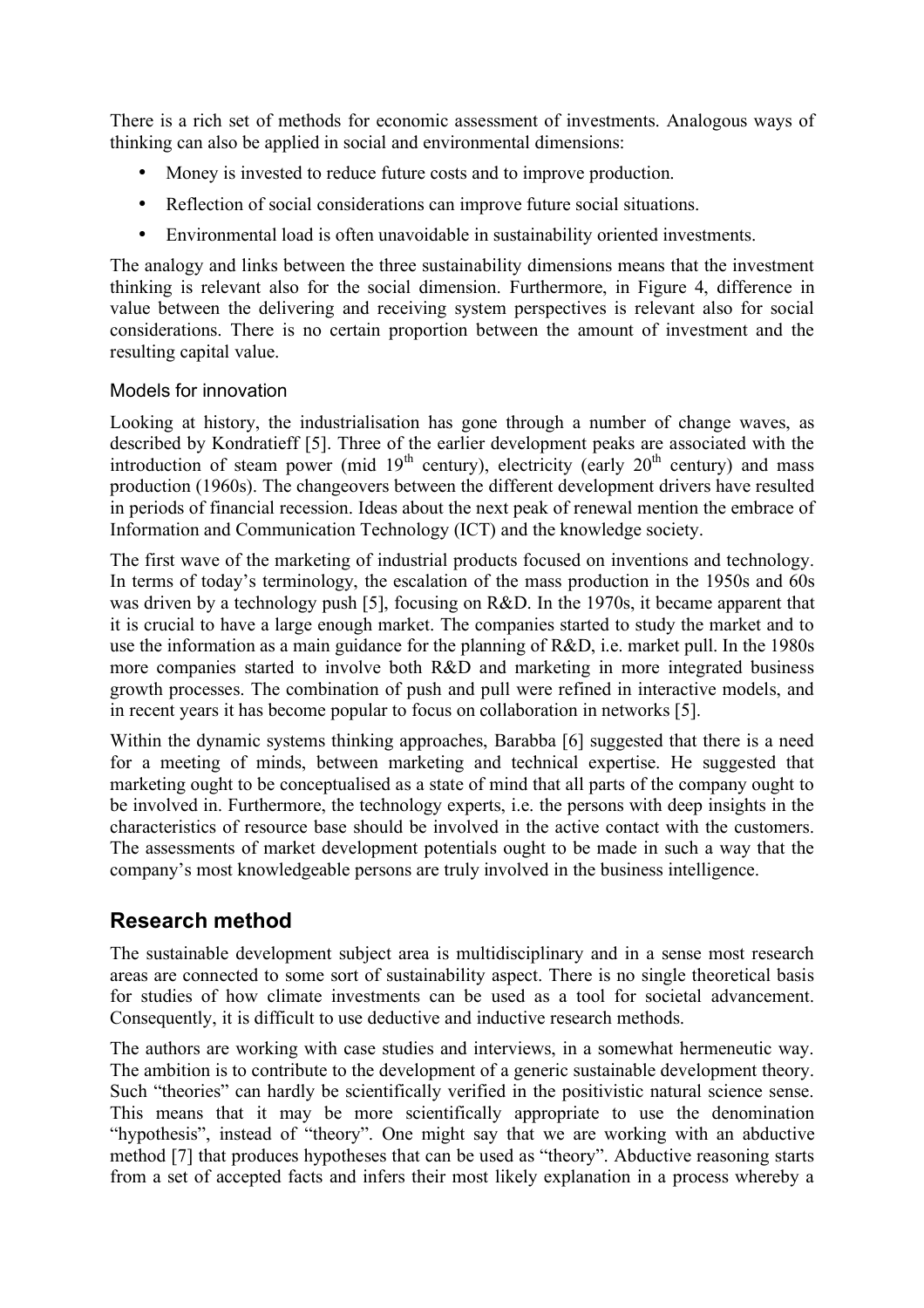hypothesis is generated as a best explanation. The abductive thinking is somewhat analogous to Popper's [8] and Kuhn's [9] evolutionary perspective on how scientific theory evolves and how all theory is more or less temporary and uncertain.

The main case study method is action research with open interviews, aiming to clarify if and how the examined preliminary "theory" corresponds with or deviates from the respondents experiences and if there are any real life contradictions between different aspects of the tested "hypothesis". This paper suggests a theoretical perspective that aims to clarify the potential role of explicit climate investments as a tool for societal advancement.

The five case studies include involvement of the five authors, which have been and are working in leading roles for the five different development projects. Paulsson's studies focus on bio-energy and he is working as project leader for the Lusaka case study research. Johansson's PhD thesis focuses on mechanical wood processing and he is a project leader for the wood scanner part of a Vinnova business system development project for trees Swedish hardwood. Backman is senior research fellow at International Institute for Industrial Environmental Economics IIIEE and a leading person in Øresund Environment Academy the sustainable development part of the Øresund Region Innovation system. Karlsson has extensive experience from the time-honoured investment culture in major Swedish companies and is professor of Ecodesign. He is involved in all the five case studies and project leader for the Expert Mobility case. Djupenström is Business Excellence Specialist in Stora Enso Oyj, Finland and she was project leader for the European Foundation for Quality Management (EFQM) leadership training pilot study. The paper focuses on assessments of the principal structures, and the relevance of the result is dependent on the authors' general experience rather than the single explicit answers during the interviews.

## **The five case studies**

## **1. Bio-reactor**

Like many other fast growing cities in the developing countries, Lusaka - the capital of Zambia, is experiencing a multitude of challenges. The population increases faster than infrastructure can be extended. Housing, electricity, water supply, sanitation and waste collection are all stretched beyond capacity. Ever more people move to already overcrowded urban districts, increasing the population density, thereby worsening the solid waste dumps and decreasing sanitation etc. Life expectancy is being reduced due to low income and repeated outbreaks of diseases.

The Lusaka City Council and UNICEF are now trying to alleviate the problems in one compound by building a small-scale biogas plant, a *bio-reactor* as a motivation to keep the compound clean [10]. The plant is to produce biogas for local cooking and for generation of electricity, from local waste. The more reliable access to energy facilitates local business development. From the authorities' point of view the most important effect is that the development of the system around the biogas plant demonstrates how the local people can benefit from production of biogas, through reduced need for charcoal, less deforestation, increased availability of electricity and thereby, also once again having clean water. The process is a means to empower people in the local community to help them to take control of their situation.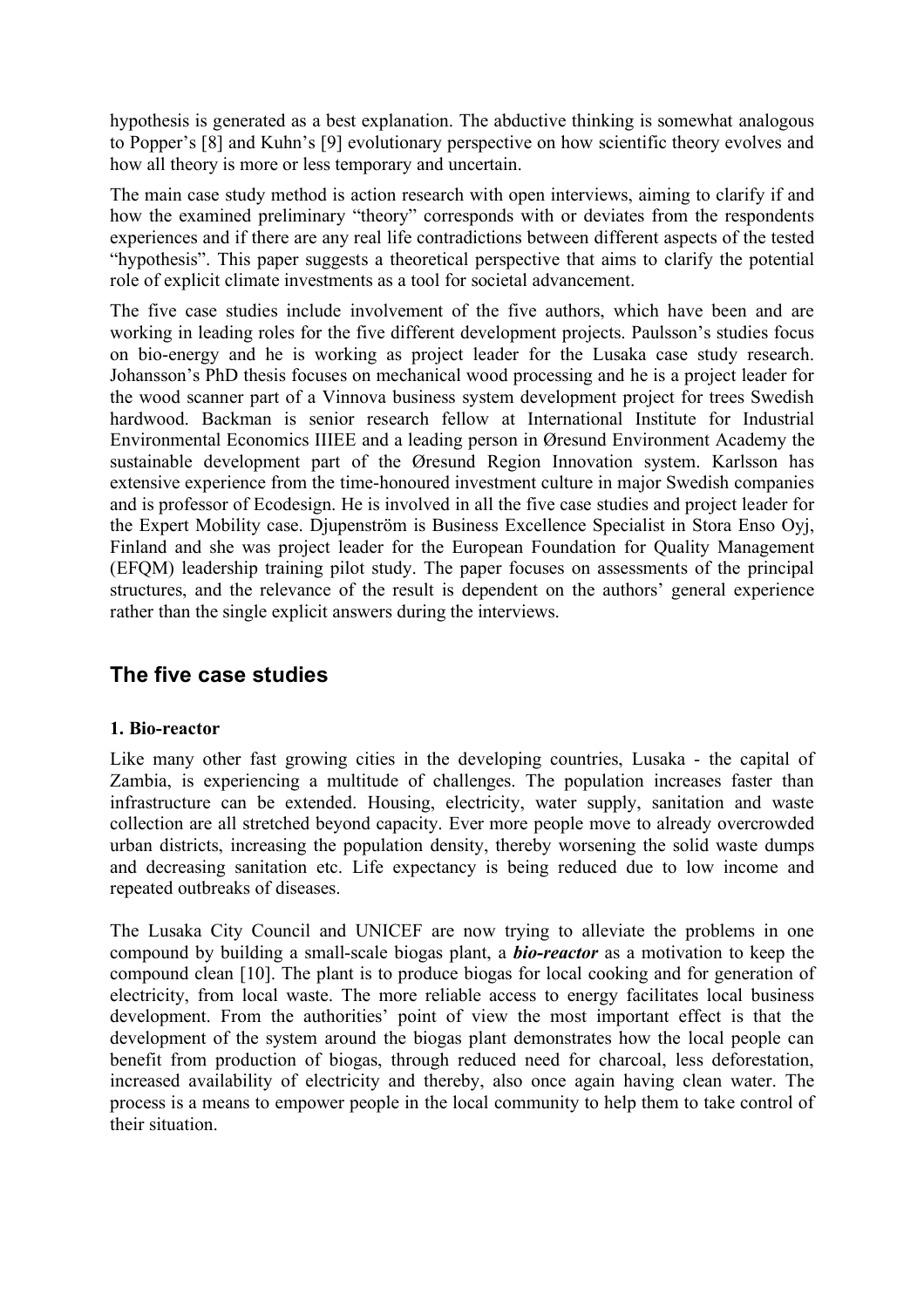#### **2. Wood scanner**

In January 2005 Southern Sweden was hit by a severe winter storm that felled millions of coniferous trees. The discourse after the storm highlighted a conflict of interest between business and sustainability priorities. It was apparent that the industry-related experts had a tendency to continue to recommend for the forest land-owners to continue with the plantation of spruce, for its timber price track-record. This disturbed many stakeholders, and led to a renewed interest in more diverse forestry concepts and processes. Renewal-oriented seminars were organised with scientists, business persons, network actors and forest land-owners. The Swedish Innovation Research Funding Authority, Vinnova, is now funding a EUR 1 million business development project to enhance the utilisation of birch, a hardwood tree that constitute 10% of forests in the South part of Sweden. One part of the project is to introduce a more advanced wood scanner technology.

From a broader perspective, the *wood scanner* is not only a tool for sorting pieces of wood, within an existing flow. The automatic wood sorting ability also facilitates a more advanced business development. The scanner improves the possibility to sort the wood according to more complicated grading rules. Thereby the raw material may be utilised to a greater extent through new products. Further, the customer requirements may be meet in a more precise way. This can promote renewal oriented thinking and a more clear and open-minded dialogue, within the business system and with customers and various stakeholders. The confidence in actual development opportunities mobilises development and investment interests. The more multifaceted ability to make use of various wood qualities can enable a higher added value and a more diverse forestry, i.e. a more sustainable forestry and countryside business development.

#### **3. Innovation system**

The Øresund Region Innovation System has become a European hot spot for research, education, innovation and growth. In this cross-border region, the Øresund Science Region [11] has developed the Øresund Model - a "Double Triple-Helix" model. ØSR bring together regional authorities, businesses and universities, from Denmark and Sweden, with their different administrative and legal cultures, industrial landscapes and languages. The Øresund Model aims to combine the forces of twelve universities in collaboration with the public sector and numerous companies. One activity is the promotion of the Øresund Region as an attractive place to invest and live. In 2008 ØSR was honoured with a European Commission RegioStars Award for Regional Innovative Projects, in the category *Support clusters and business networks.*

## **4. Expert mobility and networking**

The Expert Mobility Pilot Project was an action research and regional development project [12]. It promoted the mobility of experts on cleaner technology and health and safety. The goal was to enhance the renewal-oriented ability of the regional companies and innovation systems. One objective was to enable persons to act as sustainability-oriented change agents. The project included lectures and local seminars. The dialogues were designed to provide mutual understanding, conceptual clarification and networking, between local small and mid sized enterprises (SME), regional universities and national competences centres.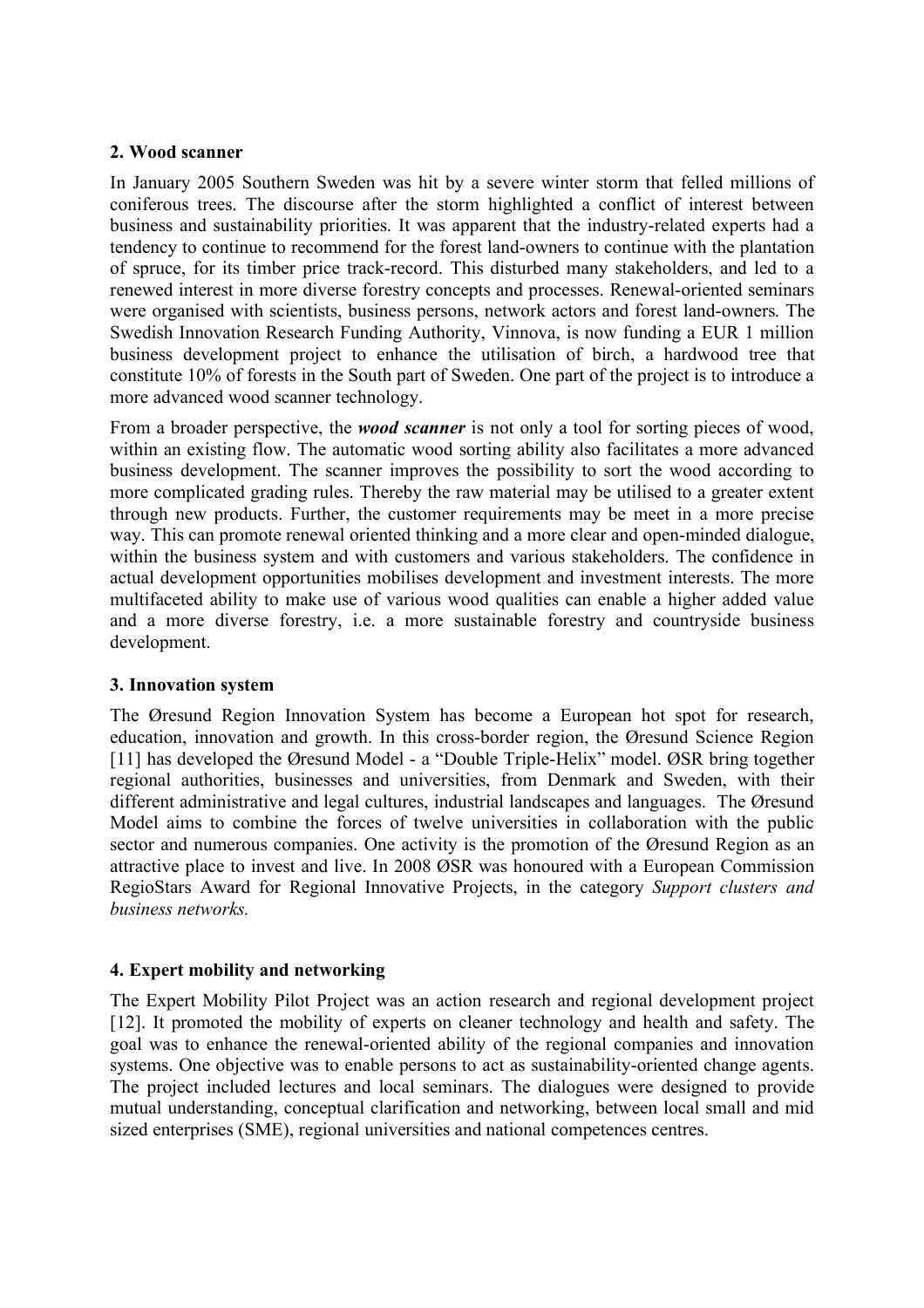### **5. Leadership training and management capability**

A leadership training pilot study was made at Stora Enso Fors Mill in Dalarna, Sweden. Djupenström [13] evaluated an EFQM leadership capability enhancement program, Pegasus, as a tool for sustainable business development. Amongst EFQM members some people were identified as "top talents" and were then assigned to take part in a Leadership Capability Training including an assessment of a host unit, Fors Mill in this case. The training and assessment were facilitated by an external EFQM consultant. The material that the Pegasus assessors requested from the host included general information about the company and the business environment, as well as the prospective plan and strategy, especially considering the challenges that the company is facing. A site visit was planned and dialogue ensued with the Pegasus team and coordinators at Fors Mill.

EFQM's Fundamental Concepts of Excellence are:

- **Results Orientation**
- Customer Focus
- Leadership and Constancy of Purpose
- Management by Processes and Facts
- People Development and Involvement
- Continuous Learning, Innovation and Improvement
- Partnership Development
- Corporate Social Responsibility

The Fors evaluation resulted in 18 suggested improvement areas, whereof, Djupenström [13] found that 16 are related to sustainable development priorities.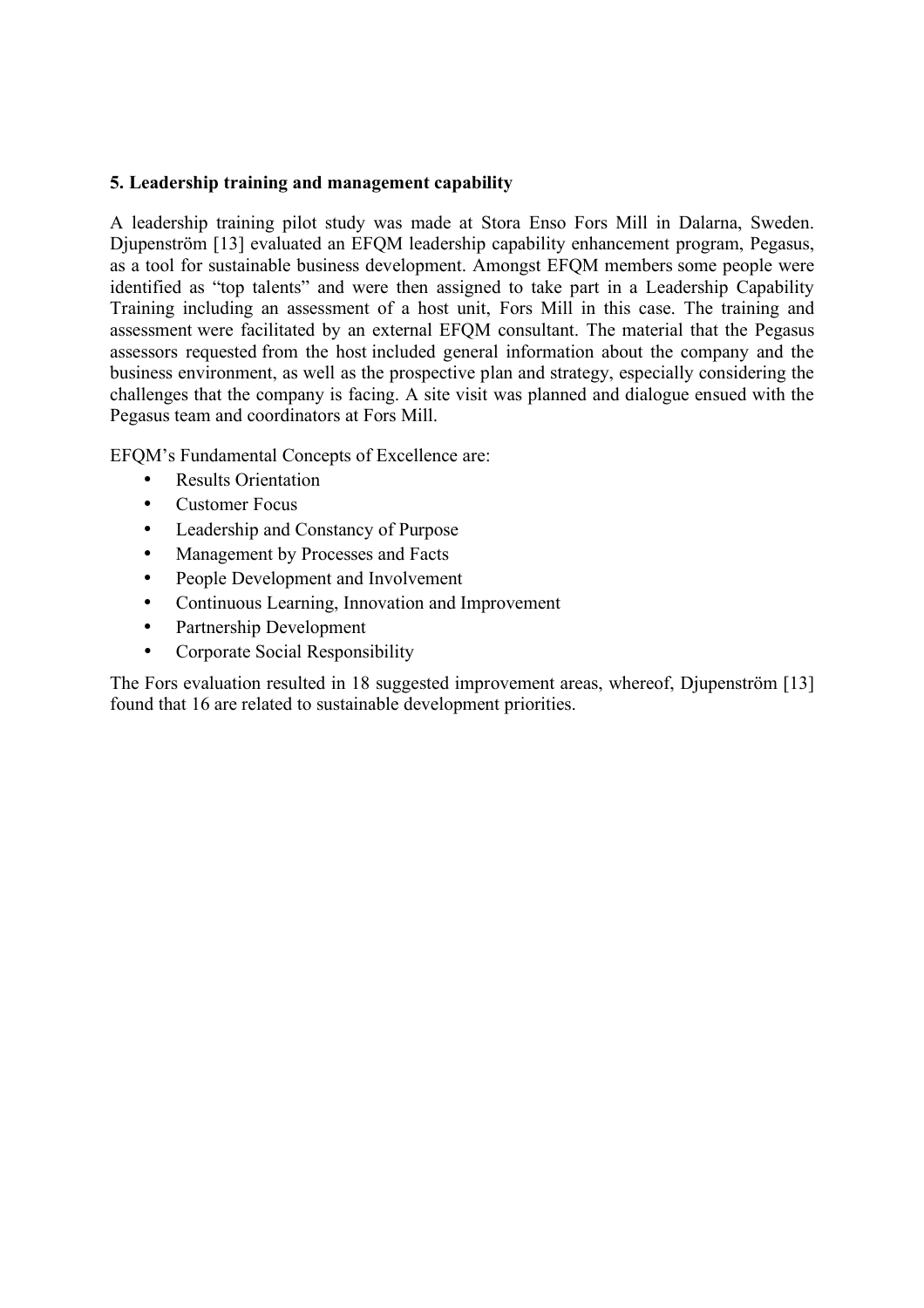## **Case study results**

Table 1 presents the investment framing for each of the five case studies. The structure of links between the investments in focus and the community effects are summarised in Table 2. The first two cases focus on investments in new technology, case three and four focus on the development of innovation oriented networks and case five focuses on an investment in leadership training. Table 1 show the explicit investment focuses and their respective framing in terms of wider societal development considerations.

*Table 1 Investment and societal sustainable development comparison of five sustainable innovation case studies*

|                                           | <b>Bio-reactor</b>                                                                       | <b>Wood scanner</b>                                                                       | <b>Innovation system</b>                                                             | <b>Expert mobility</b>                                                          | Leadership                                                                              |
|-------------------------------------------|------------------------------------------------------------------------------------------|-------------------------------------------------------------------------------------------|--------------------------------------------------------------------------------------|---------------------------------------------------------------------------------|-----------------------------------------------------------------------------------------|
| Main goal                                 | City waste<br>management                                                                 | Hardwood busi-<br>ness developm.                                                          | Innovation system                                                                    | <b>Regional business</b><br>development                                         | Management<br>capability                                                                |
| Investment<br>focus                       | Bioreactor to<br>make use of<br>organic waste                                            | Scanner and<br>sorting tech. to<br>improve yield                                          | Development of<br>networks and<br>support tools                                      | Seminars and<br>networking<br>activities                                        | Leadership training<br>for the company's<br>executives                                  |
| Project<br>work                           | Installation of<br>reactor as a part<br>of societal<br>sensitisation<br>process          | Adaption of<br>scanner as a part<br>of a business<br>development<br>process               | Promotion of<br>Triple-Helix<br>partnerships &<br>regional<br>attractiveness         | Networking<br>linking eco-design<br>experts with<br>regional business<br>people | Benchmarking by<br>experienced<br>reviewers, as a<br>basis for open<br>dialogue         |
| Sustainable<br>Develop-<br>ment<br>Effect | Utilisation of<br>energy potential.<br>Motivated people<br>improves living<br>conditions | Swedish hard-<br>wood can be<br>environmentally<br>better than alter-<br>native materials | More openness for<br>wider systems<br>thinking & more<br>chances to try new<br>ideas | Hardly any<br>known explicit<br>business<br>development<br>effect               | EFQM goals include<br>sustainability<br>aspects<br>Empowered people<br>can achieve more |
| Societal<br>progress<br>ambition          | Demonstration of<br>the energy value<br>of waste pro-<br>motes motivation                | Positive example<br>promotes wider<br>business develop-<br>ment interest                  | The visible inno-<br>vation support<br>encourage<br>entrepreneurs                    | Awareness of<br>availability of<br>expert know-<br>ledge                        | Positive example<br>stimulates motiva-<br>tion among a wider<br>group of persons        |
| Time frame                                | Explicit start-up<br>of bioreactor<br>within 1.5 years                                   | <b>Explicit business</b><br>development<br>within 2 years                                 | Long-term collabo-<br>rative process                                                 | Seminars and<br>networking in a<br>1 year project                               | Swift personal<br>motivation, years<br>for major results                                |
| Process<br>owner                          | <b>UNICEF</b> and<br>Lusaka city                                                         | Companies in a<br>Vinnova project                                                         | 12 universities &<br>reg. authorities                                                | Vinnova project<br>and universities                                             | The company itself<br>and EFQM                                                          |
| Research<br>Method                        | Action research<br>supporting the<br>venture                                             | Action research<br>supporting the<br>adaption                                             | Active driver for<br>collaboration and<br>networking                                 | <b>Action research</b><br>as project leader<br>for networking                   | Action research as<br>process leader for<br>internal training                           |

Explicit investment activities interact with their environments; as resources are being used. The activities in focus can also contribute to positive development of their societal environments. A bioreactor can enhance the motivation to handle the city's waste in a better way and an innovation system can make the whole business region more motivated and attractive. Furthermore, a more motivated society is crucial for the outcome of the investment, serving as a basis to enable further investments. This can result in self-reinforcing feedback loops involving the explicit investments and their direct and indirect societal benefits, and back, through the improvement of the resource base. There can also be a reverse loop when the investment results in better activation of the resource base, e.g. enhanced use of competence through employments that leads to further development of the market and back to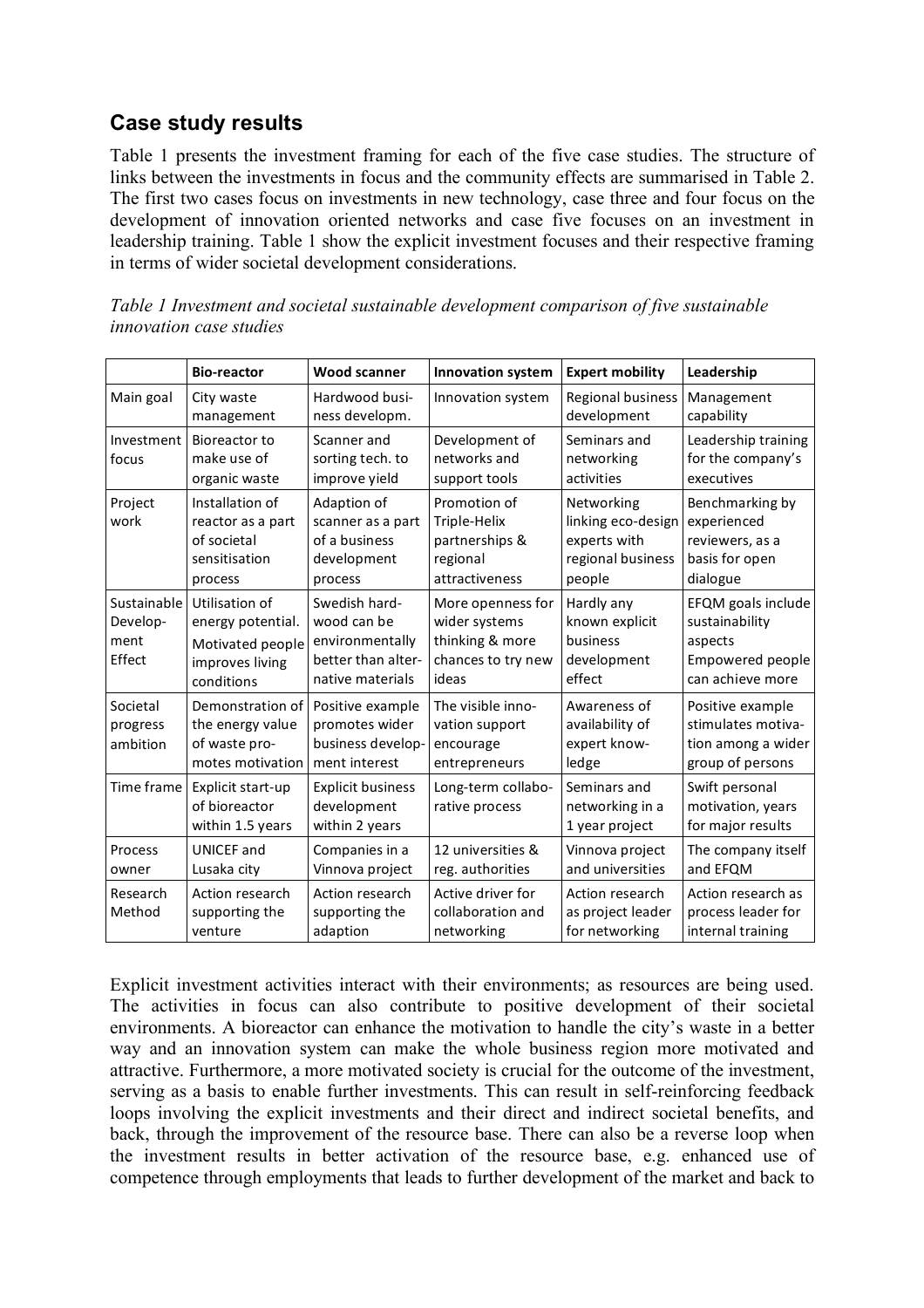further investments. Figure 5 illustrates a two-way feedback loop for the wood-scanner case.



*Figure 5 A wood scanner investment interacts with a societal advancement in a two-way reinforcing feed-back loop.*

When the Figure 5 loop is cut vertically, at the right hand side, it forms a linear chain of links from social aspects, through the market and down to the resource base. Table 2 shows the explicit investments in the middle and the societal aspects at the top.

*Table 2 Conceptual comparison of the goals, methods and outcomes in four sustainable innovation case studies*

| Society                      | People living in<br>Lusaka city                | Swedish country-<br>side residents      | Øresund region<br>residents                          | Regional<br>residents                           | Stora-Enso<br>workers                     |
|------------------------------|------------------------------------------------|-----------------------------------------|------------------------------------------------------|-------------------------------------------------|-------------------------------------------|
| Link                         | More attractive                                | More green job                          | More advanced                                        | More knowledge-                                 | Better organisatio-                       |
|                              | city environment                               | opportunities                           | job opportunities                                    | able businesses                                 | nal development                           |
| <b>Customers</b>             | "Customers" and<br>beneficiaries of<br>bio-gas | Customers for<br>wood based<br>products | Entrepreneurs &<br>entrepreneurial<br>companies      | Regional deve-<br>lopment oriented<br>companies | Company<br>executives and<br>top-talents  |
|                              | Reliable energy                                | Quality and                             | Identity as part of                                  | Contacts with                                   | Business develop-                         |
| Link                         | supply                                         | unique design                           | something wanted                                     | experts                                         | ment training                             |
| Investment                   | <b>Bio-reactor</b>                             | <b>Wood scanner</b>                     | <b>Innovation system</b>                             | <b>Expert mobility</b>                          | Leadership                                |
| Link                         | Motivation for                                 | Motivation for                          | Involvement in                                       | Contacts with                                   | Training as                               |
|                              | development                                    | development                             | real life action                                     | regional actors                                 | business leaders                          |
| Resource<br>supply<br>actors | Waste<br>management<br>actors                  | Forest<br>management<br>actors          | Universities and<br>regional develop-<br>ment actors | Environmental<br>and ecodesign<br>experts       | Reviewers and<br>competence<br>developers |
| Link                         | Motivating to<br>avoid littering               | Diverse and well<br>managed             | Capability and<br>attractiveness                     | Motivation to<br>learn                          | Motivation to<br>study QM                 |
| Resource                     | Sustainable city                               | Sustainable                             | Sustainable region-                                  | Environmental                                   | Quality manage-                           |
| base                         | development                                    | forestry                                | al development                                       | competence                                      | ment competence                           |

In the Table 2 view; the investment, customers and the resource supply actors are the primary economic business actors. The resource base primarily relates to the environmental dimension and the society represents the social and cultural sustainability dimensions.

The table shows a structure of links between the investments in focus, the primary business actors and the wider environmental and social considerations. The study focuses on positive links. The *bioreactor* case links are considered to be relevant and important at the community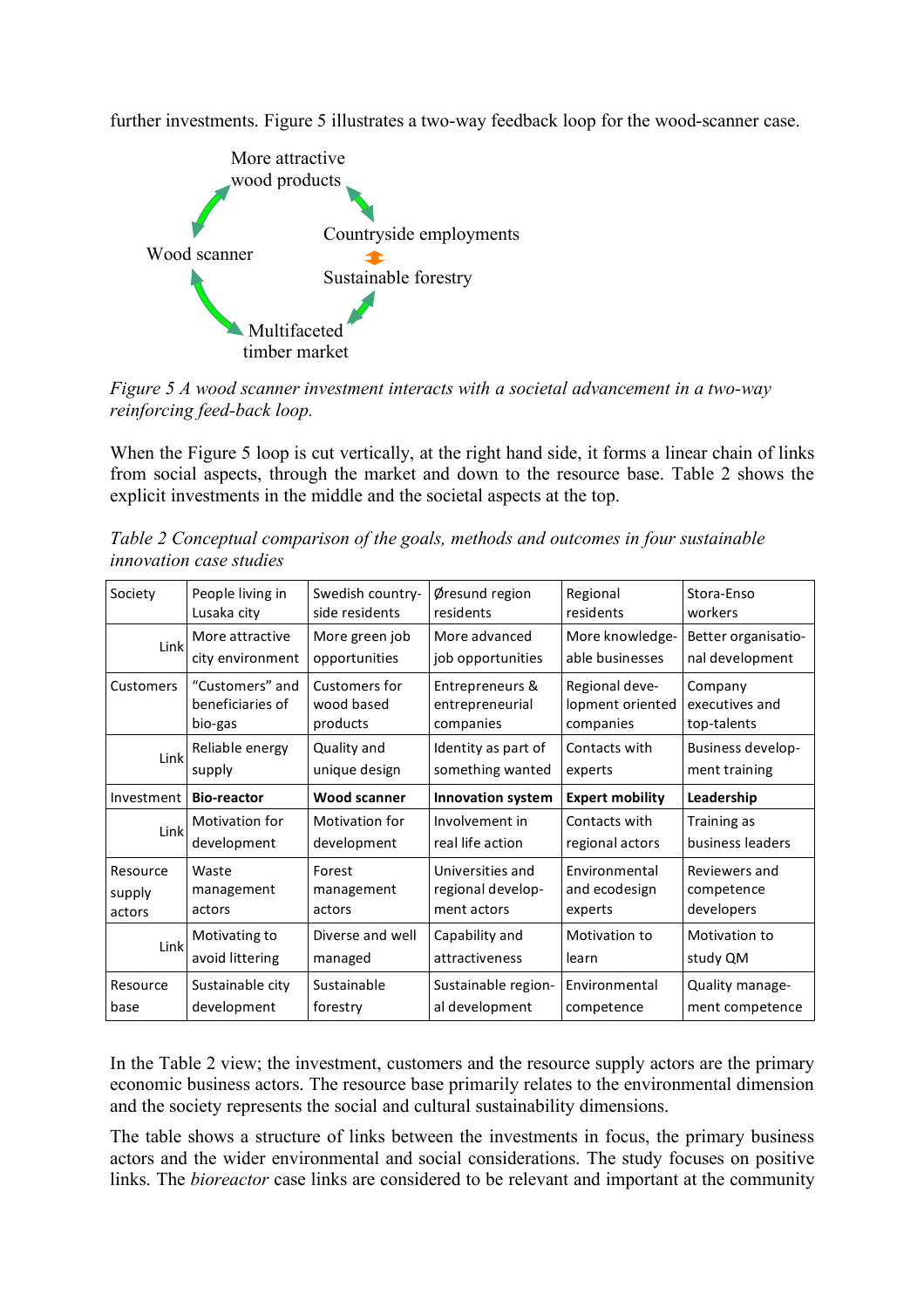level, by the Lusaka city stake holders and by the regional UNICEF representatives. According to surveys the potential biogas customers are also interested. The *wood scanner* investment is a motivating factor within the group of stakeholders that are involved in the hardwood business-system development. The interest in development of the hardwood businesses is considered to be positive by a number of stakeholders in the wider community. The *innovation system* is supportive for the regional entrepreneurs and universities, and thereby also for regional development. The contacts with the *mobile experts* were considered to be interesting by the people that participated in the meetings. *Leadership training* was considered to be valuable by the involved persons and by the host company. The *wood scanner*, *expert mobility* and *leadership training* cases are largely driven by ambitions to improve the identity of the system in focus. The *bio-reactor* and *innovation system* cases have clearer links to community development interests.

## **Discussion**

"The human face of climate change has tended to be obscured by technical and scientific issues." [14]. Recently, the human rights aspect has come into focus, e.g. in a UN report that will be made available at COP15, United Nations Climate Change Conference in Copenhagen in December. "Measures to address climate change should be informed and strengthened by international human rights standards and principles" [15]. One side of this challenge is to avoid the negative externality problem which was emphasized in *The Tragedy of the Commons* [2].

The other side of the challenge is that it is necessary to strengthen the sustainable, i.e. renewable capability to produce the food, energy and the quality of life that humans need and want. There is a need to enable human communities to sustain themselves. Investments involve costs for the society and tend to increase the use of resources. However, investments also have a positive effect in that they enable people to have a larger freedom of action. Sensible investments are also important to enhance the kind of capabilities that are needed to achieve sustainable development.

The World Bank Group President, Robert B. Zoellick, states that "We have seen over the last six decades how markets can lift hundreds of millions of people out of poverty while expanding freedom. But we have also seen how unfettered greed and recklessness can squander those very gains," [16]. The companies in the Table 2 chain between customers and resource base can enrich themselves, in particular when there is a long distance between the customers and the resource base. There is a large risk with freedom of action and also, fantastic potential.

Many of the present supply chains have a long distance between the product market and the resource base. The evolution of this global business structure has been driven by the large efficiency gains of specialisation and economics of scale. The concentration of power has enabled advanced developments and large investments. However, the freedom of action, that the global business actors have, can also be used to enrich themselves, e.g. through large bonuses. The public press in relation to the recent financial crisis indicates that numerous businesses and powerful persons have been enriching themselves in a questionable way, i.e. they have become 'Greedy Businesses', as illustrated in Figure 6. The five levels in Figure 6 have the same structure as the five stakeholder levels in Table 2. It should be noted that all kinds of organisations have to earn money and make ends meet to be sustainable. Both greedy and green businesses have to make a short-term profit to be able to investments for the future. The difference is dependent on how large the profit is, and even more how the surplus is used and the company's behaviour towards other actors.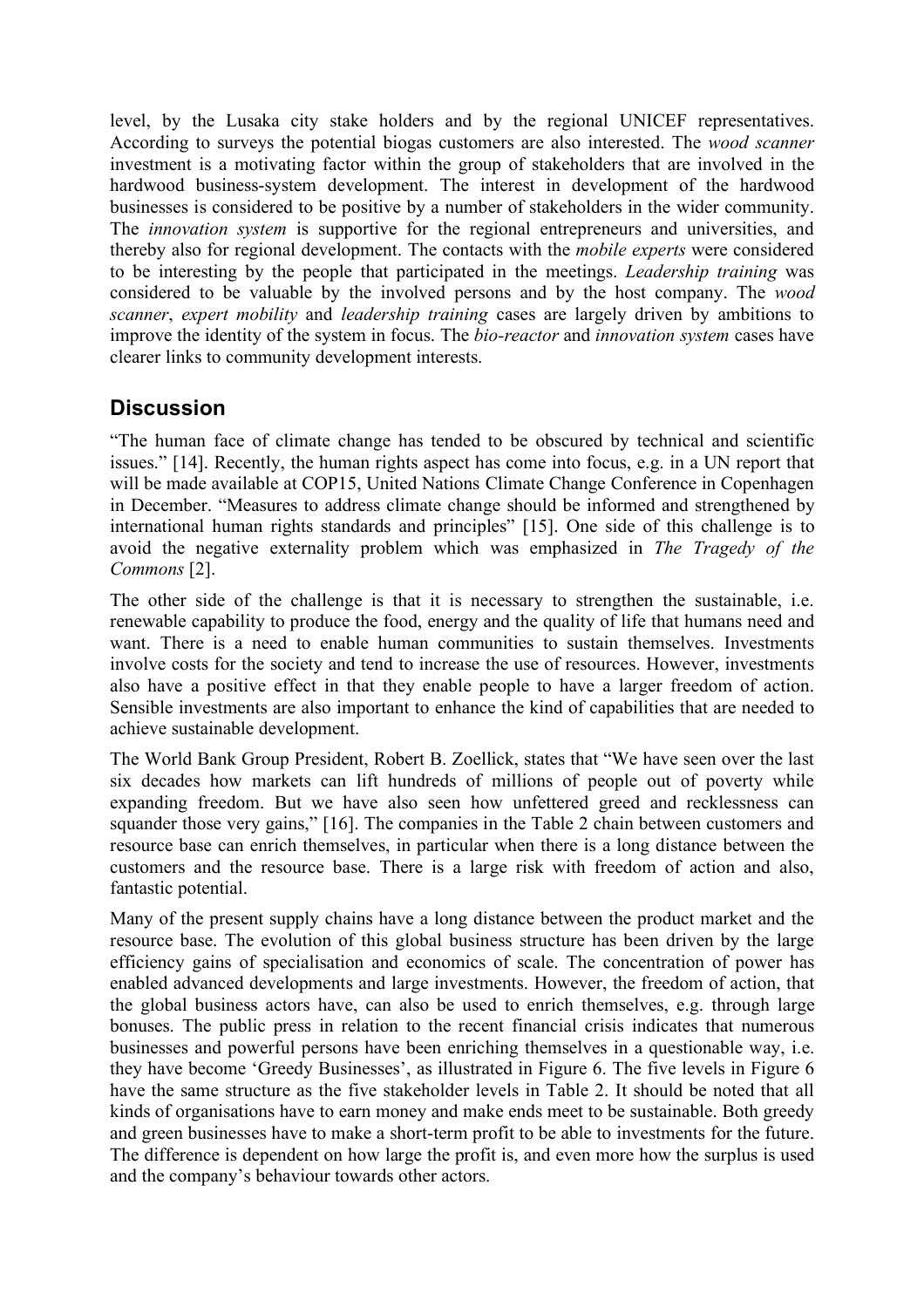In this view, a Green Business should enrich both the sub-suppliers and the customers, and also the society and the resource base. It should promote suppliers to become more intelligent and effective and the product services should enable a better freedom of action and quality of life for the customers, so that that they can enhance their own situation. In the case of forestry, the development of the business system should promote a development of a more sustainable and productive forestry. In principle, a sustainable productive forest is a living, bio-diverse and beautiful forest that uphold numerous eco-system services. Many Swedes also enjoy forest based activities and the scenery of well managed forests and forest based value adding activates also forms a basis for country side employment, i.e. a more living society.

In this perspective a green company should promote enrichment of all the levels in the system, see left system in Figure 6. However, the main-stream businesses of today focuses on the own company's profitability. The general manager's normal principal responsibility is to promote development of the own company. In a number of unsustainable business systems this has resulted in situations where some global business actors are enriching themselves and impoverishing both the customer society and the resource base.



*Figure 6. A green business system aiming for concerted growth of all levels and a greedy business that primarily tries to enrich itself.*

The most noted *Tragedy of the Commons* [2] is that the nature resources without clear property rights tends to be overused and damaged. However, we now also have another kind of tragedy of the commons in that the customers' society is severely influenced by what the customers in the own society does. When the Swedish customers buy the cheapest possible products, from wherever they are produced, the resulting effect includes a shutdown of the respective Swedish production. If the old system has been making use of a part of nature's renewable resource production, then there is a risk that the value production that enabled maintenance of the old "natural" system will disappear. To be sustainable, a society has to invest in the development of its resource base and also in the development of the society itself. However, this is difficult, the society and the resource base are large, complex and fairly open systems, with a number of peculiarities, e.g.: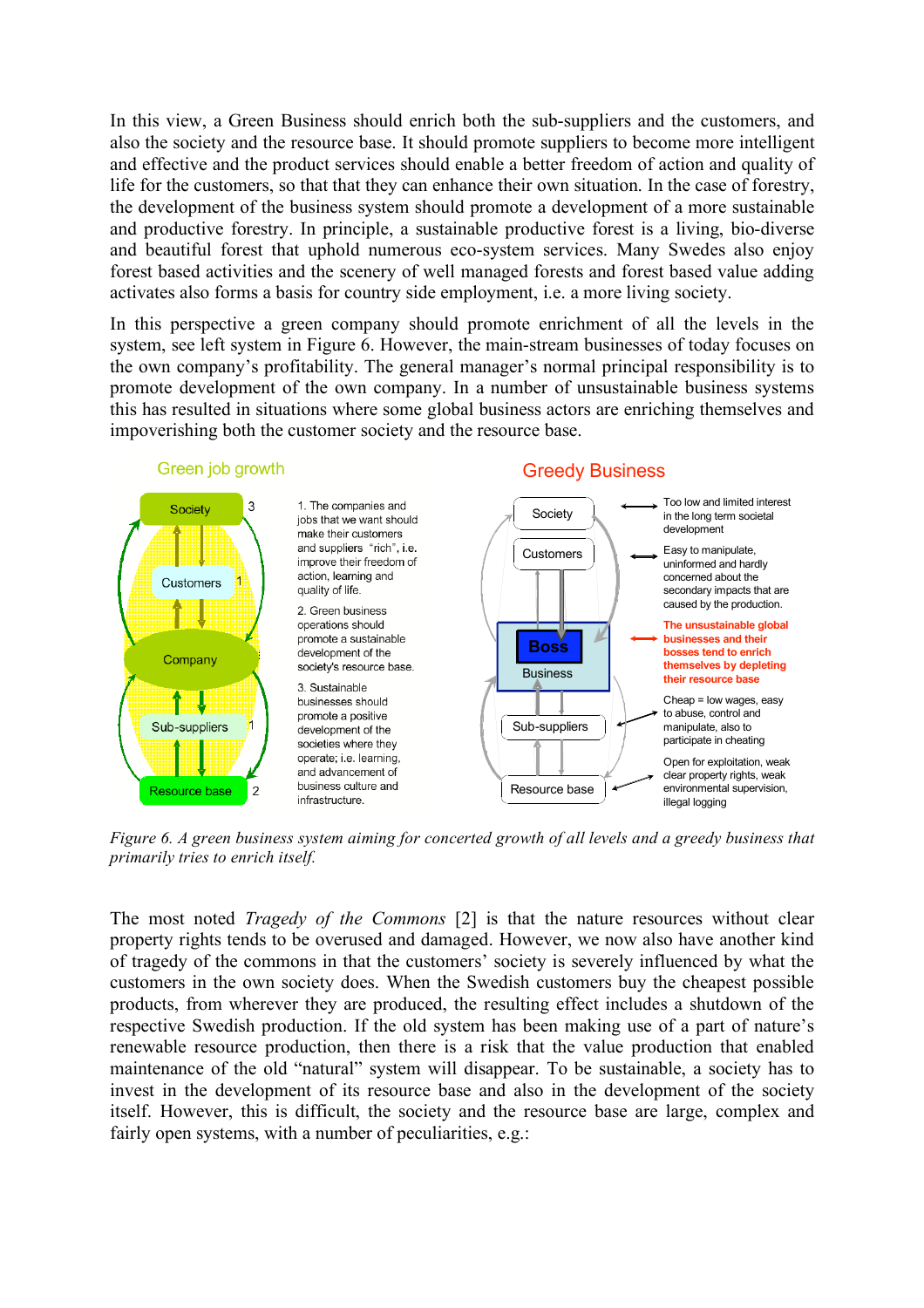- The world we are living in is changing all the time, and nowadays at a rapid pace. When something is built the resulting value is dependent on its future usefulness, not the amount of money that is invested  $-$  i.e. spent on the investment, see Figure 4. This is particularly challenging for the creation and degradation of large complex systems.
- The risk that a greedy company enriches itself and degrades the resource base and takes a too high price from the customers is high if it controls a market monopoly where the competition is imperfect.
- Furthermore, it is interesting to study environmental organisations in the light of the Figure 6 is perspective. It is not obvious if an environmentally driven organisation ("company" in green job figure) enriches its society and the renewable resource production system, from human point of view.

The inefficiency problems with monopolies have been analysed in the business literature [17] and monopolies are also questionable from a sustainability point of view. For example, if there should be only one company that buys beef from Brazil, they are able to manipulate the farmers in a questionable way. A similar risk still applies if there are a number of companies that are trading the same material, as long as the farmers are overly dependent on production of the single kind of material. One suggestion to alleviate this risk is to develop a diverse production and a multifaceted market. From this point of view, the farmers should have connections with market actors in a number of different spheres.

The tendency that people are aiming for influence is not isolated to big business bosses. All kinds of organisations are aiming for power, also environmental organisations. The risk that environmental organisations may become "greedy" and make their societies poorer is hardly discussed within the environmental literature and it is not opportune for the business literature to pose such questions. From a financial enrichment point of view, it is reasonable to think that a profitable business company that employs people for its "own" earnings is enriching its society (green jobs in Figure 6) and that an environmental actor that is dependent on some kind of subsidy tends to make its society poorer. In theory, an environmental organisation and its boss could be "greedy" in that it is trying to get resources and interest from others primarily to increase its own power.

A positive investment should make the community (the top line in Table 2 and Figure 6) richer in terms of ability to achieve a better freedom of action and quality of life. It should also make the community richer in terms of a more valuable and sustainable supply of resources (the bottom line) and more meaningful employments. These human aspects and the right hand inter-connection in Figure 5 can be interpreted as constituents of the kind of **Flow** that has been described by Csikszentmihalyi [18]. The productivity and quality of life values of activity are vital, but still, a larger freedom of action and more activity tend to lead to additional consumption of resources.

The sustainability view emphasizes that the earth is finite in many important physical resources. This was highlighted in Limits to Growth [19] and it is still a decisive sustainability issue. Nature does not allow an endless growth of material volumes [20]. On the other hand, the development oriented business perspective tends to suggest that when one resource becomes scarce and expensive, innovative business people will find alternative solutions.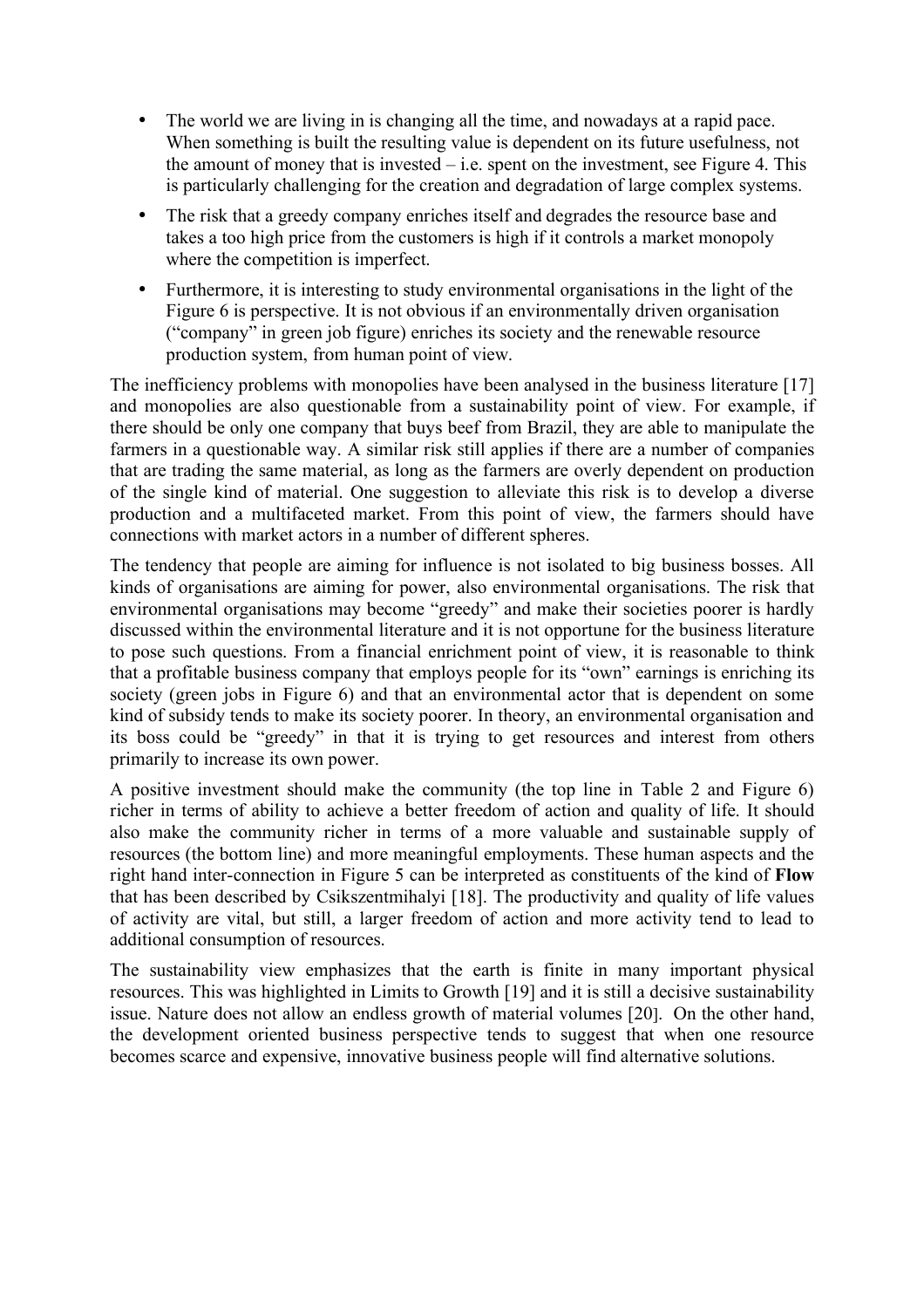#### Resources are not, they become

In environmental sciences, resources tend to be conceptualised as if they have always existed in nature. To a large extent, this is correct for the matter itself, but it is not correct for its human resource value. The resource concept has been examined by Gregori [21], who clarifies how the materials in nature get their human values when they start to be used by humans. For example, iron ore became valuable when humans started to use iron. Such build up of value is related to business development investments. As an explanatory example, let's take a look at the Swedish forest sector.

The trees get a more explicit human value when they start to be appreciated by humans. In the hardwood case study project dialogues, Albert Eliasson, Business Development Manager, at the large forest company Södra, www.sodra.com, has elucidated how larger parts of the Swedish forests became more valuable when a number of business development entrepreneurs built larger sawmills to export the Swedish timber. Before, most of those forests were considered to be less valuable from economic point of view.

The hardwood case dialogues suggest that, it has been a main driver for the historic development of the Swedish forestry that, the forest land-owners thought that there would be a future market for the timber production they invested in, when they were planting and managing their forests. One reason for their trust was that Sweden had clear and appropriately working property rights for the forest-land and that the societal system and business culture was stable. Consequently, the forest land-owners trusted that they and their children would get the benefit from the outcomes of their forest improvement investments. The development was also promoted by laws and regulations, e.g. a forestry law requirement for mandatory replanting after logging was introduced in 1903. The Swedish institutional setting has also promoted a business culture were the small actors should have fair conditions for their affairs with big companies. For example, the public system for measurement of timber has had an ambition to protect the small forest owners.

The hardwood case study has highlighted that the expansion of softwood production has resulted in negative external impacts on the forests' scenery and ecology. As interpreted from the interviews, the growth of the volume oriented low-cost production correlates with a reduction of the number of countryside jobs. The volume oriented production takes its raw material from the forests, but it does not pay for the work needed to keep the forests beautiful and resilient.

Looking at history, the earlier build up of large volume oriented sawmills correlated with an enhanced ability to make productive use of the forests production as a renewable resource base. That growth of interest, a hundred yeas ago, also resulted in a mandatory replanting and an early form of a reasonably sustainable forestry. When the larger sawmills and the pulp and paper industries were introduced, it resulted in higher demand for wood and enhanced forestry management, i.e. more countryside employment. Numerous international customers gained access to paper and construction wood and it became possible for Sweden and the Swedes to earn more money on forestry related work. Nowadays, construction wood and paper are global commodity markets with hard competition. The profitability is lower and, relatively seen; there is less money available for forestry related wages. Consequently, there is a risk that the forestry will become limited to a select few species and therefore, less sustainable.

At the time when the larger sawmills were established, the access to softwood as a construction material was new and had an increasing added value. For the forest landowners, the evolving market for softwood timber provided an opportunity to earn more money and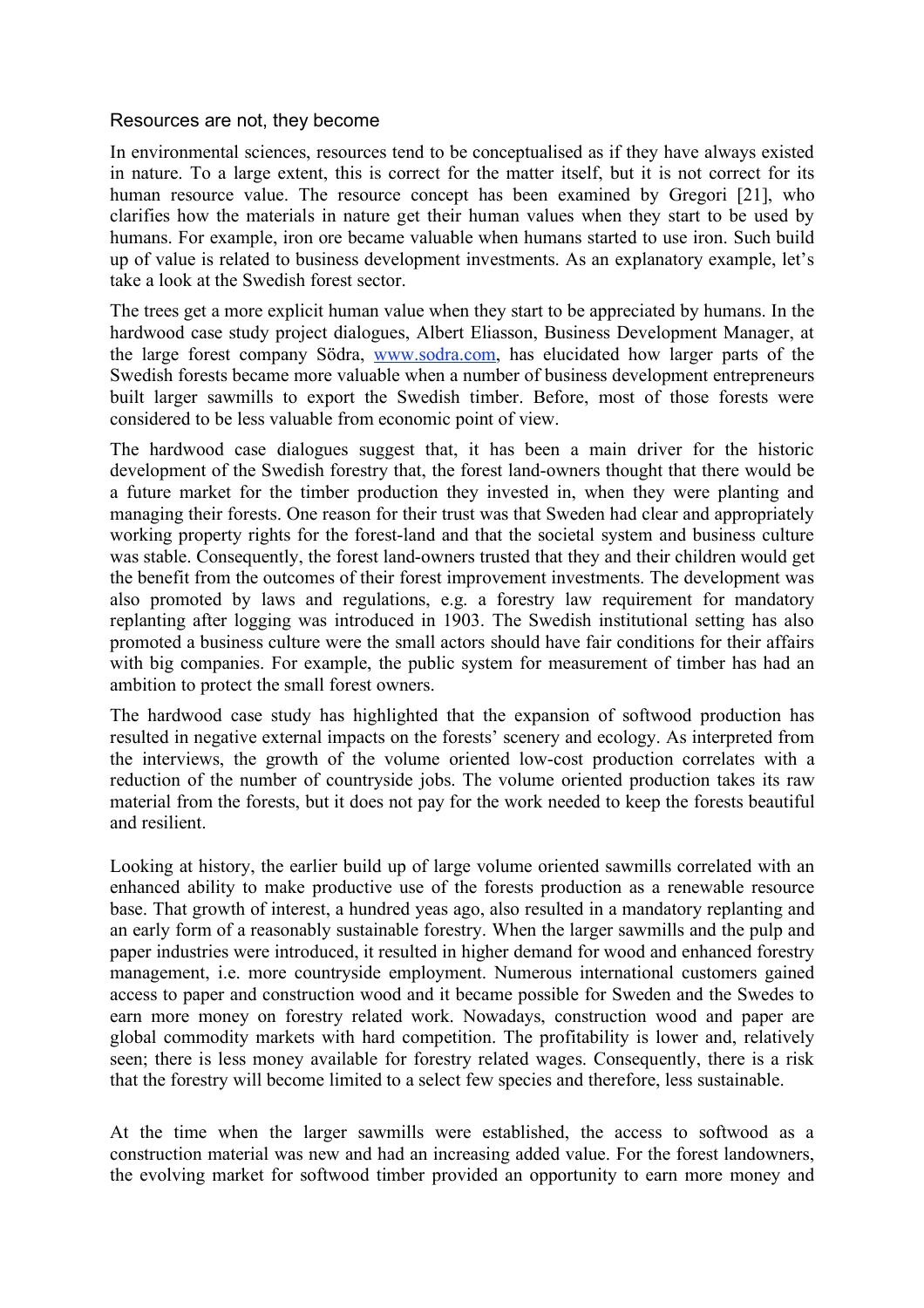thereby a stronger motive to manage their forests in a more productive and, hopefully, more sustainable way. The growth of the sawmill businesses correlated with development of higher values for both customers and forest land-owners (see Figure 7). Now there are a large number of big softwood sawmills, and softwood has become a regular commodity. It is more unclear how much distinctive value the softwood usage is delivering to the customers and there is a risk that the forests are exploited in an unsustainable way. The ability to make enhanced use of soft-wood and the value adding employments and the replanting made the society of those days "richer".



*Figure 7 Saw mill companies as positive or negative developers of customer interests and forests.*

Depending on the circumstances and how it is done, the use of wood may be positive or negative for forest related employments and for the development of forests. When the market for timber is motivating forest landowners to manage their forests in a productive and simultaneously sustainable way, wood is a very interesting renewable resource supply.

One way to create a transformative change is that entrepreneurs can create higher added-value than most of the established activities. Some jobs are lost in a sector that becomes obsolete, but more jobs can be created by the new added-value parts. According to Schumpeter [22], radical changes tend to involve a considerable amount of creative destruction. From a rational point of view, a significant changeover could be done through restructuring of the established sector.

To enable a higher total forestry related value production, there is a need for renewal oriented entrepreneurship. To build motivation to engage in transformative development, it is important to clarify what kind of higher added value it is that can be achieved. To make the new prospect understandable, there is a need for open-minded consciousness, e.g. methods for rethinking, like the U-model suggested by Senge et al. [23]. One method to clarify the potential of a new vision may be to use *Idealized design*, as suggested by Ackoff et al. [24]. It is important to try to accomplish a higher level of total value production. But it is difficult to assess radical ideas. The reframing into a new perspective means that it becomes more difficult to make reliable assessments. It is difficult to assess the real sustainability effect of initiatives that surpasses the boundaries of established experience. The reframing means that the sustainability assessments have to relate to a systemic and diverse knowledge, with an interdisciplinary, wide and long-term framing. Change is not easy, but it is essential to do a sufficient number of experiments with sustainability oriented changes.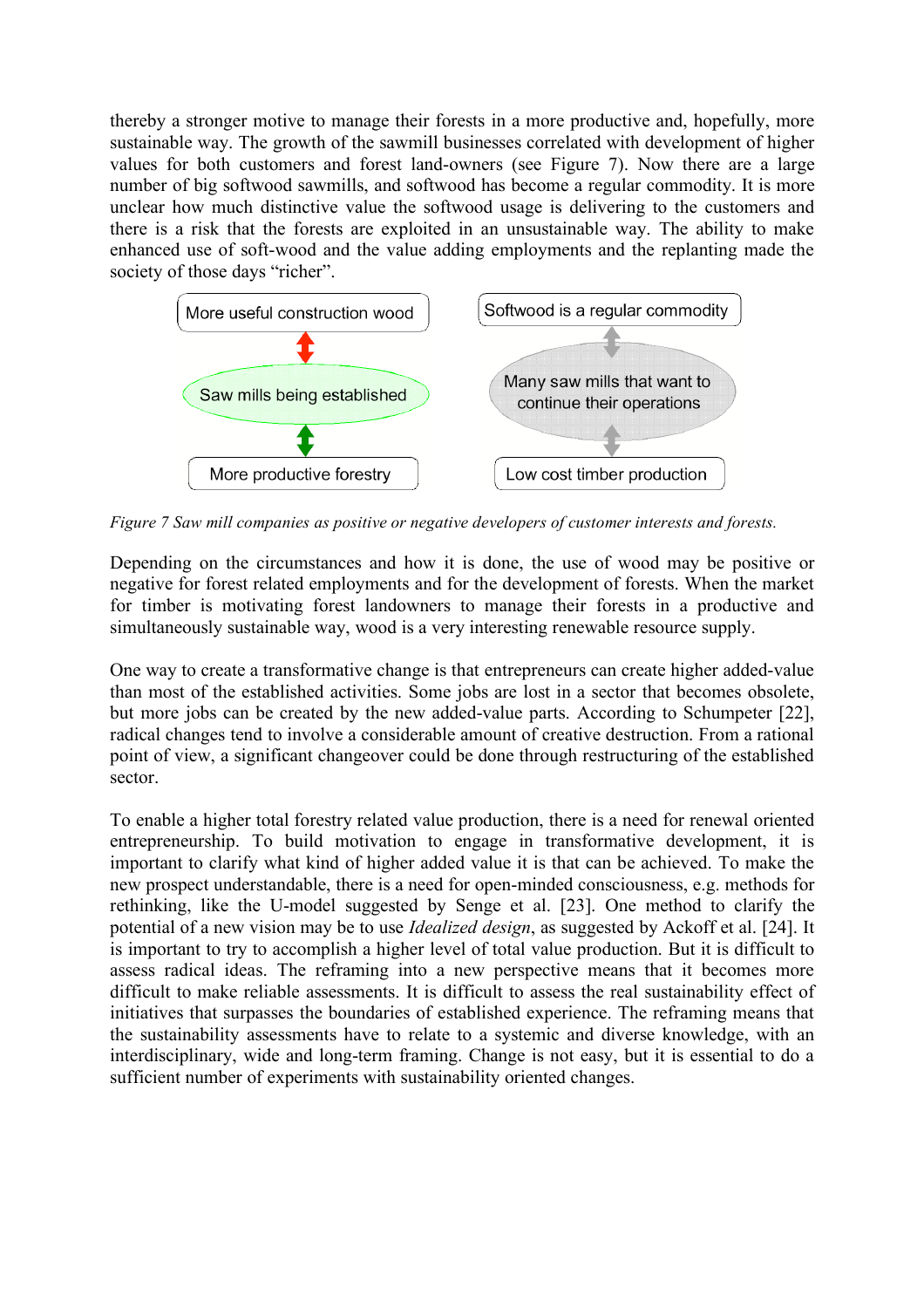## Clean Development Mechanisms

The ambition to emphasize the linkage between specific actions and wider community effects is noted in promotion of land-based climate change mitigation activities. "The CCB Standards identify land-based projects that are designed to deliver robust and credible greenhouse gas reductions while also delivering net positive benefits to local communities and biodiversity." [25]. Eliasson and others with deep insights in the Swedish forestry sector reminds us that productive, fast growing forests are sequestering more  $CO<sub>2</sub>$ .

To enable radical change, there is a need to raise funds to invest in rather unproven solutions and transformative entrepreneurship. The principle method to raise funding for new businesses is to establish some kind of market, e.g. the stock exchange. Earlier there have been no markets for environmental and social externalities. Now there is a lot of interest, e.g. in clean development mechanisms (CDM), to enable more effective investments in reduction of green house gases.

The CDM appears to be straightforward for investments in renewable energy and carbon sequestration, e.g. through reforestation. It is also used for investments in cleantech and efficiency improvements that are directly related to reductions of the use of fossil fuels. In principle, the same thinking can be used for many kinds of efficiency improvements, also for the product use phase when evaluated in a product life cycle perspective. However it is rather difficult to assess how this relates to the external systems, i.e. the top and bottom levels in Table 2 and Figure 6.

As mentioned above, one basic challenge is that activity leads to increased resource use and environmental load. However, activity also enables learning and it is essential to invest more actively in renewable production, in particular when the alternative is to consume more nonrenewable resources. It seems to have great potential to work with explicit climate investments as a tool for societal advancement.

The thinking about the influences on society's freedom of action and basic resources does not provide any clear-cut answers about future paths. Still, it is important to remember that it is possible to achieve positive external effects. This paper has not evaluated if and when the positive external effects are larger than the negative external effects. Table 2 indicates that investments in delimited explicit actions are important to make things happen. To be able to make reliable assessments of the societal sustainability effect, it is necessary to relate to a wide interdisciplinary long-term framing.

## **Conclusion**

It is important to clarify the interconnections between local investments and their wider societal effects. But, it is an ethical issue if that knowledge is used to enrich oneself through short term depletion of the society, or if the knowledge is used to promote a sustainable systemic development. To support serious actors and to be able to detect various kinds of misbehaviour, it is important to develop transparent systems that visualise the relations between what the customers, other stake-holders and the wider community actually receives and the true effect on the development of the resource base.